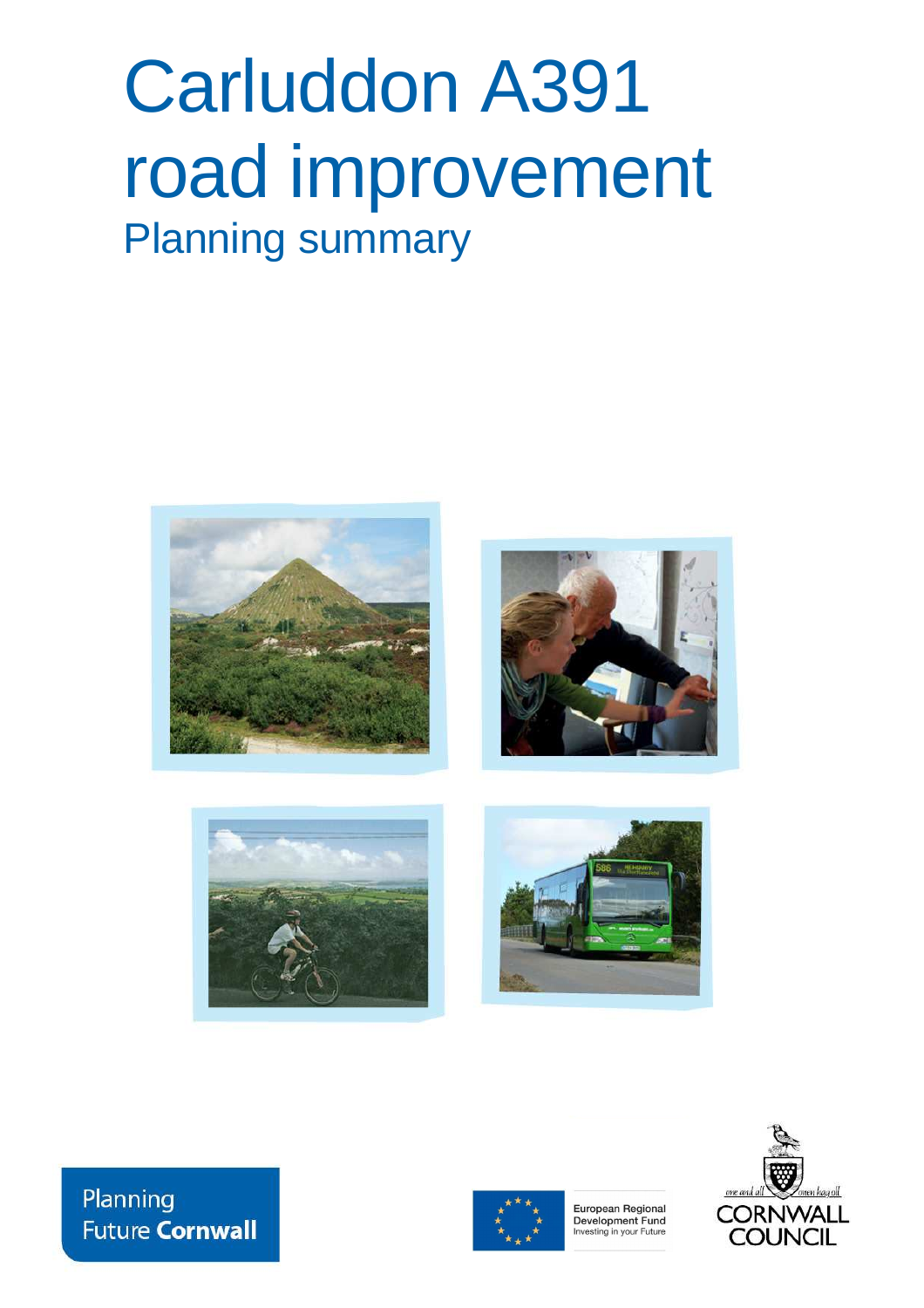# **Carluddon A391 road improvement**

Planning Summary

| <b>1.0 Introduction</b>                                        | 3                       |
|----------------------------------------------------------------|-------------------------|
| 2.0 Background                                                 | 3                       |
| 3.0 The Carluddon A391 road improvement                        | 3                       |
| 4.0 The application                                            | 6                       |
| 5.0 The site                                                   | 6                       |
| <b>6.0 Public consultation</b>                                 | 6                       |
| 7.0 Summary of Environmental Impact Assessment                 | $\overline{\mathbf{z}}$ |
| 8.0 Planning policy context                                    | 8                       |
| 8.1 Principle of development including economic benefits       | 8                       |
| 8.2 Relationship to potential West Carclaze/Baal Eco-community | 8                       |
| 8.3 Relationship to potential technology park                  | 9                       |
| 8.4 Impact on minerals                                         | 9                       |
| 8.5 Localism                                                   | 9                       |
| 8.6 Transport and accessibility                                | 9                       |
| 8.7 Design, appearance and sustainability                      | 10                      |
| 8.8 Impact on the environment                                  | 11                      |
| 8.9 Impact on neighbouring occupiers                           | 11                      |
| 9.0 Delivery                                                   | 11                      |
| <b>10.0 Conclusion</b>                                         | 12                      |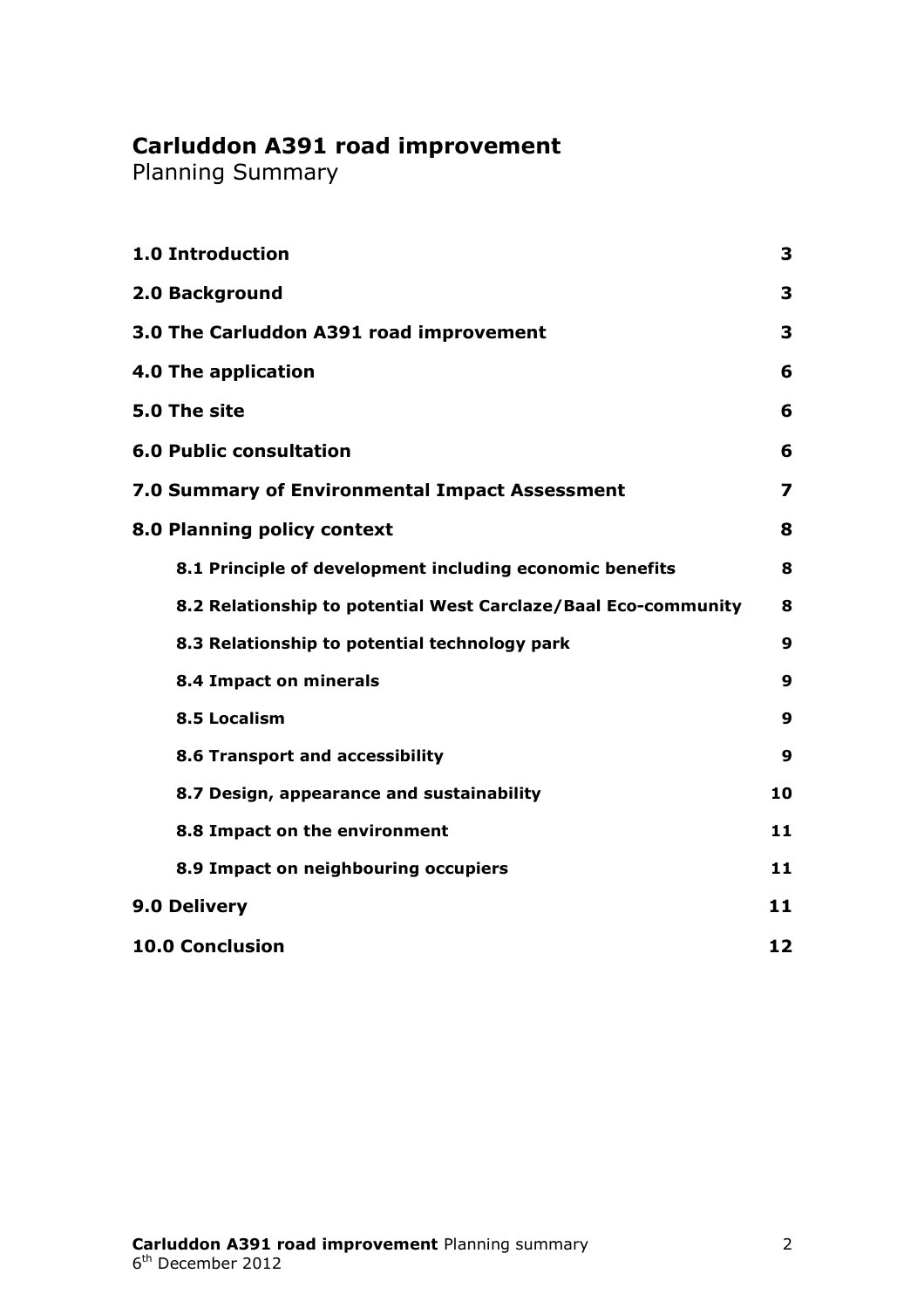# **1.0 Introduction**

This summary has been prepared by the applicant, Cornwall Council and provides an overview of the full planning application for the Carluddon A391 road improvement at Carluddon to the north of St Austell. This statement responds to the requirements for major planning applications exceeding 100 pages to provide a planning application summary.

This document provides a summary of the main elements of the planning application in terms of its background and context, the key elements of the proposals and the documents submitted.

# **2.0 Background**

This planning application is being submitted by Cornwall Council to carry out road improvements in the Carluddon area. This includes the construction of a new section of the A391 road which, once built, will become part of the Councils adopted highway network.

This proposal responds to what the community has regularly told us they are concerned about, congestion and inadequate highways infrastructure. The Council also knows that new economic investment in the area is often hampered by the inadequate A391 link between St Austell and the A30.

Improvements to the A391 have been discussed since the late 1980s. A previous planning application for an improved route from St Austell to the A30 junction was submitted in 2006 but unfortunately was not determined when the funding was withdrawn. The Council maintains a record of this route and it is known as the safeguarded route. Whilst this application does not deliver the full A391 improvements from St Austell to the A30 the proposed road improvement would deliver the first section of the safeguarded route. It will be an improvement to this part of the road network and is compatible with the remaining phases of the safeguarded route to the A30 should it come forward.

Further detail concerning the history of the scheme can be found in the planning statement and environmental statement accompanying this application.

# **3.0 The Carluddon A391 road improvement**

In summary the proposal comprises the following works to the A391 at Carluddon:

o Construction of a new 40mph single carriage way road with connections to the existing network approximately 1.6km in length. This road will diverge from the existing A391 near Penwithick (just north of Penhale Road) continue south close to the sky tip and join back into the existing Scredda roundabout;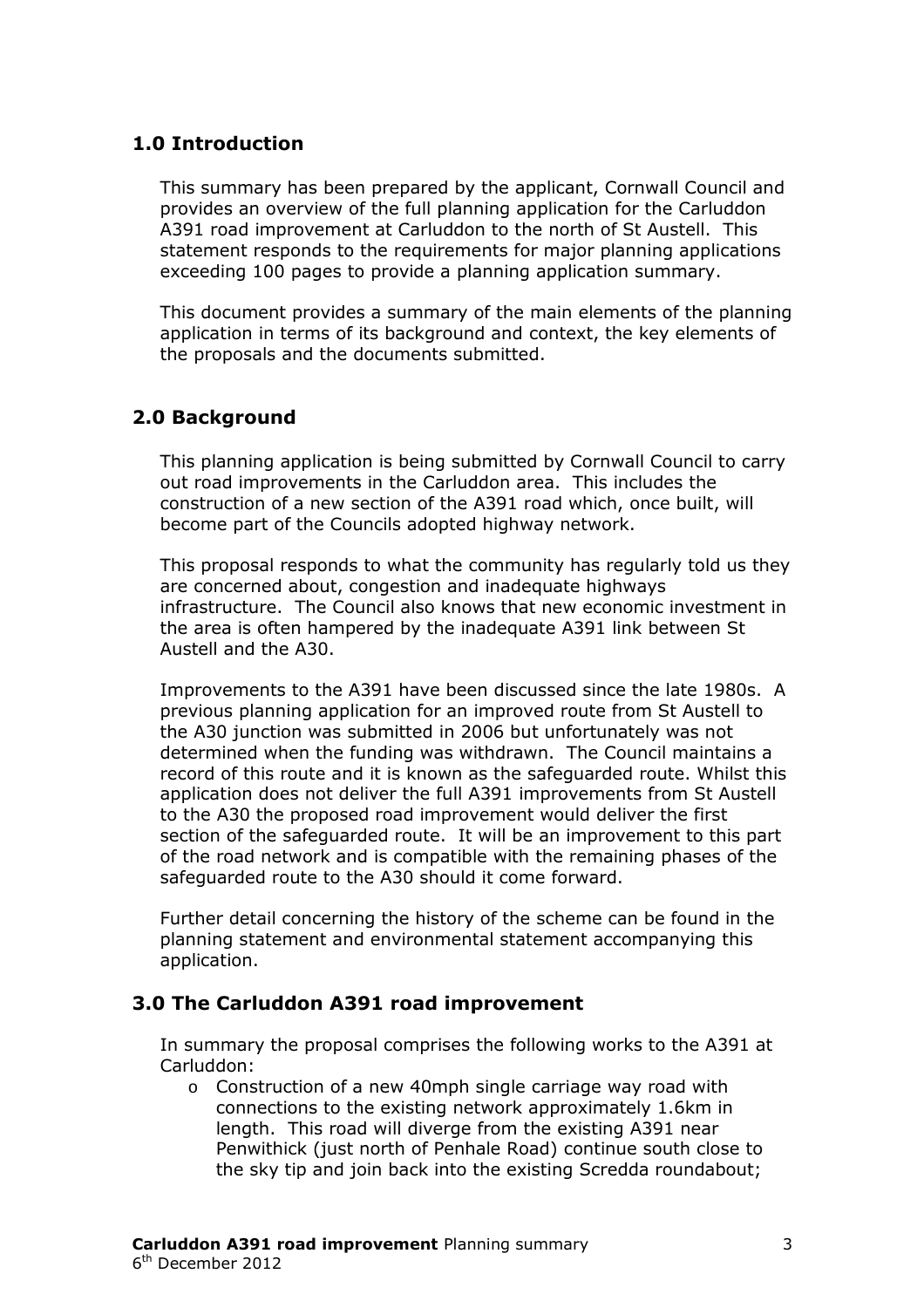- o a new roundabout known as the Great Treverbyn roundabout providing access to the existing double mini roundabouts;
- o alterations to the existing Scredda roundabout;
- o provision of new non motorised user routes alongside, leading to and away from the carriageway;
- o provision of two bridges providing non motorised users links to the west and east across the proposed road. The northern bridge will be a wide green bridge with planted and embankments and the southern bridge will be a dark green steel structure;
- o at grade pedestrian crossings;
- o new bus stops;
- $\circ$  provision of bus only access to the existing A391 from the south resulting in general access to Carluddon from the north only; and
- o the relocation of the existing China Clay operational pipelines.

An overview plan of the proposal is set out below as figure 1. The planning application is accompanied by a number of detailed plans.

It will take approximately 18 months to construct the whole of the proposed Carluddon A391 road improvement. Most of the road improvement works is away from the existing A391 carriageway and therefore can be built with minimal disruption to the operation of the road.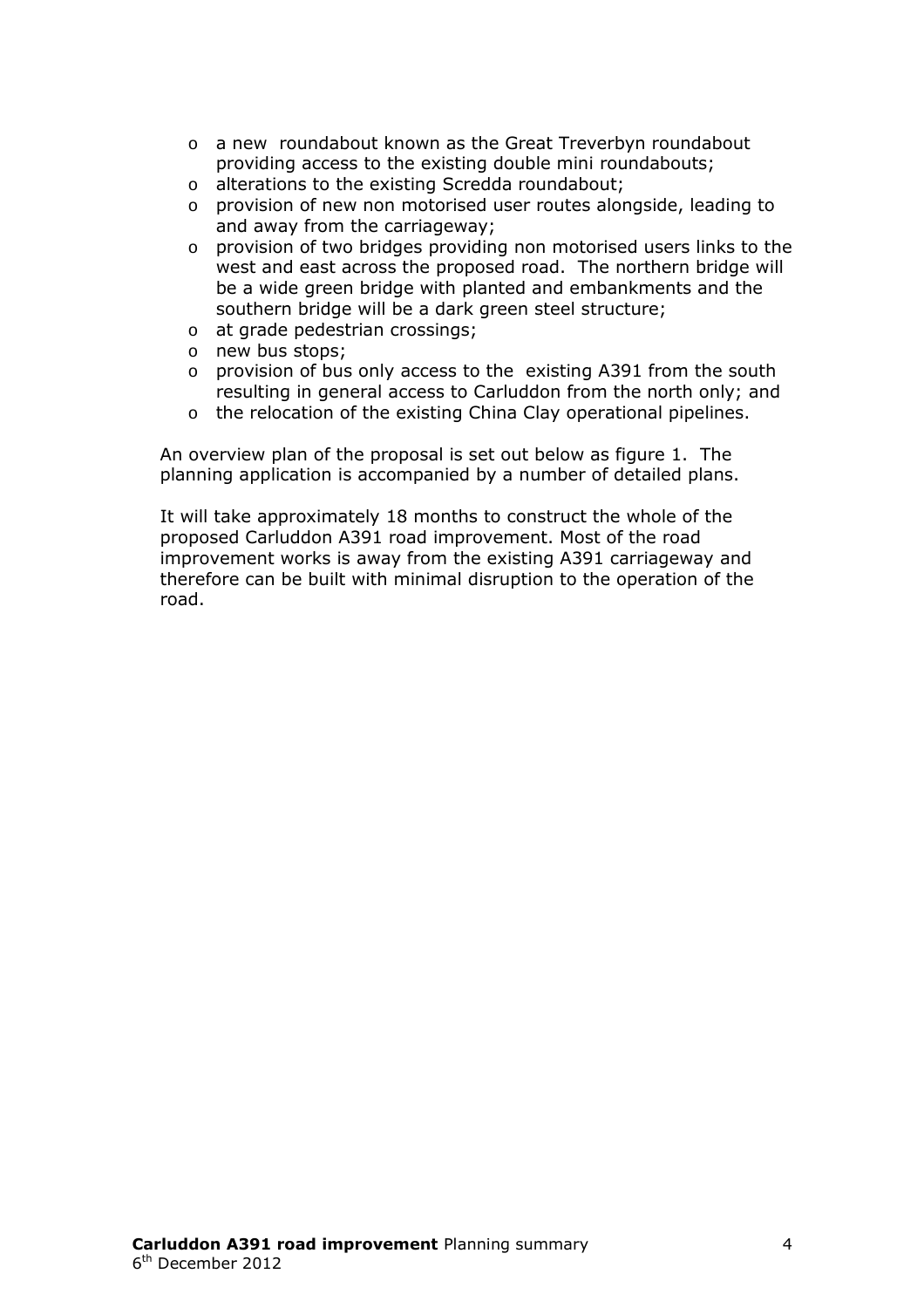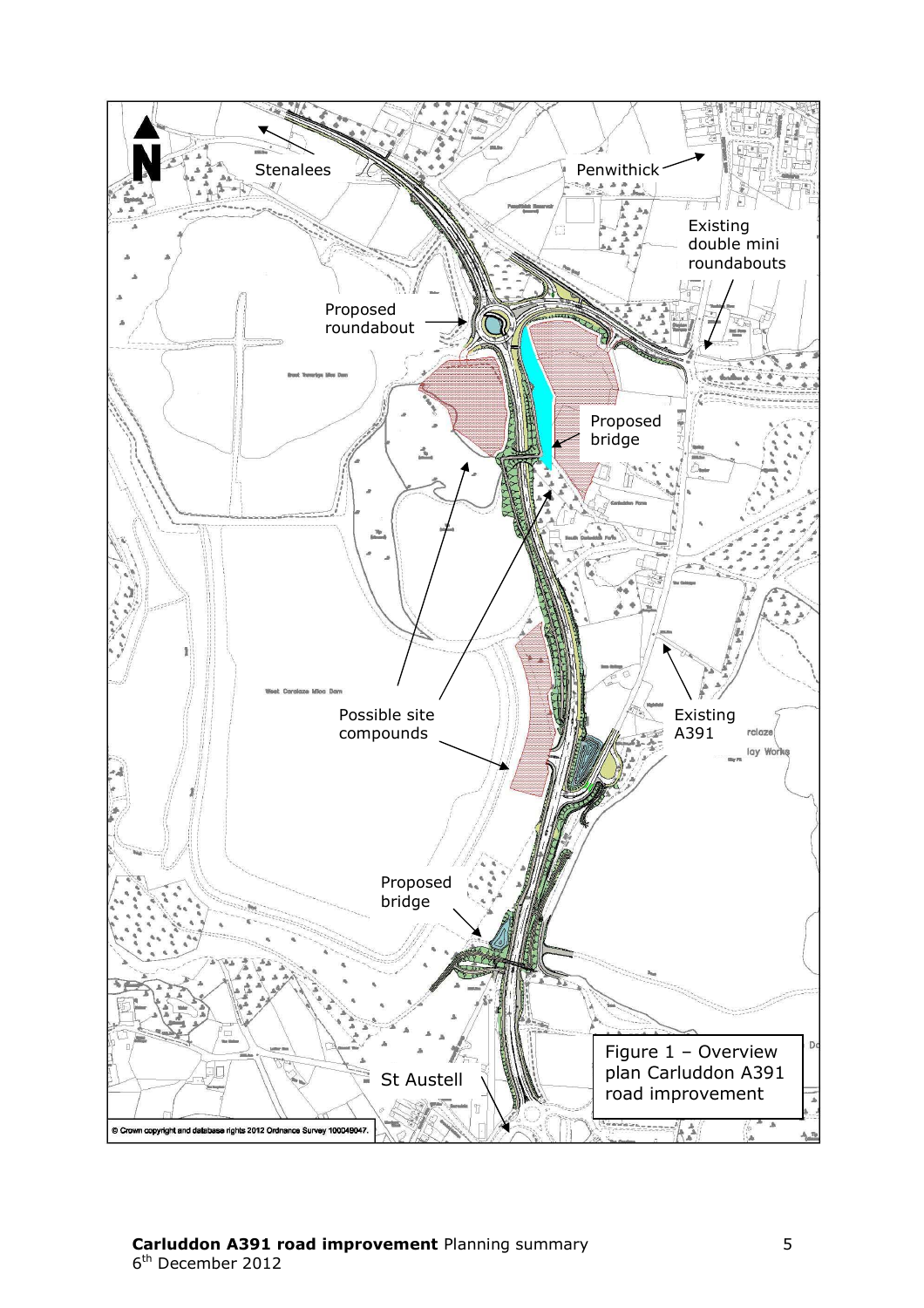# **4.0 The application**

Extensive information has been submitted to support the application and to provide sufficient information for the local planning authority and all other consultees to fully understand the proposals and assess their implications. The documents submitted with this application are as follows

- o Applications forms, application fee and certificates of ownership
- o Application drawings
- o Planning statement
- o Design and access statement
- o Environmental statement including a non-technical summary
- o Utilities statement
- o Transport assessment
- o Statement of community involvement

# **5.0 The site**

The application site is located approximately one mile to the north of the St Austell within the parish of Treverbyn. The proposed road would be located to the west of Carluddon to the east of the local landmark 'Sky Tip' and is essentially between the villages of Scredda and Penwithick.

The land rises up from St Austell to the northwest and is characterised by despoiled land being former China Clay workings. The area has a long operating history of being mined for China Clay dating back to the  $18<sup>th</sup>$  century. Further detail concerning the cultural history is set out in chapter 14 *Cultural Heritage* of the Environmental Statement which accompanies this application.

The site is located within the Minerals Consultation Area. The majority of the land within the application site has had a longstanding use as a China Clay workings haul road and is retained as an unformed dirt track. The site now forms part of Imerys non-operational china clay workings however it still benefits from an extant minerals operation permission.

# **6.0 Public consultation**

Public consultation on the proposal was undertaken from 20<sup>th</sup> August to the  $1<sup>st</sup>$  October 2012. This comprised a series of events in September and information and a survey available online throughout this period.

Just under three quarters (74.3%) were in support of the proposed road improvement and only 15.2% said they were not in support.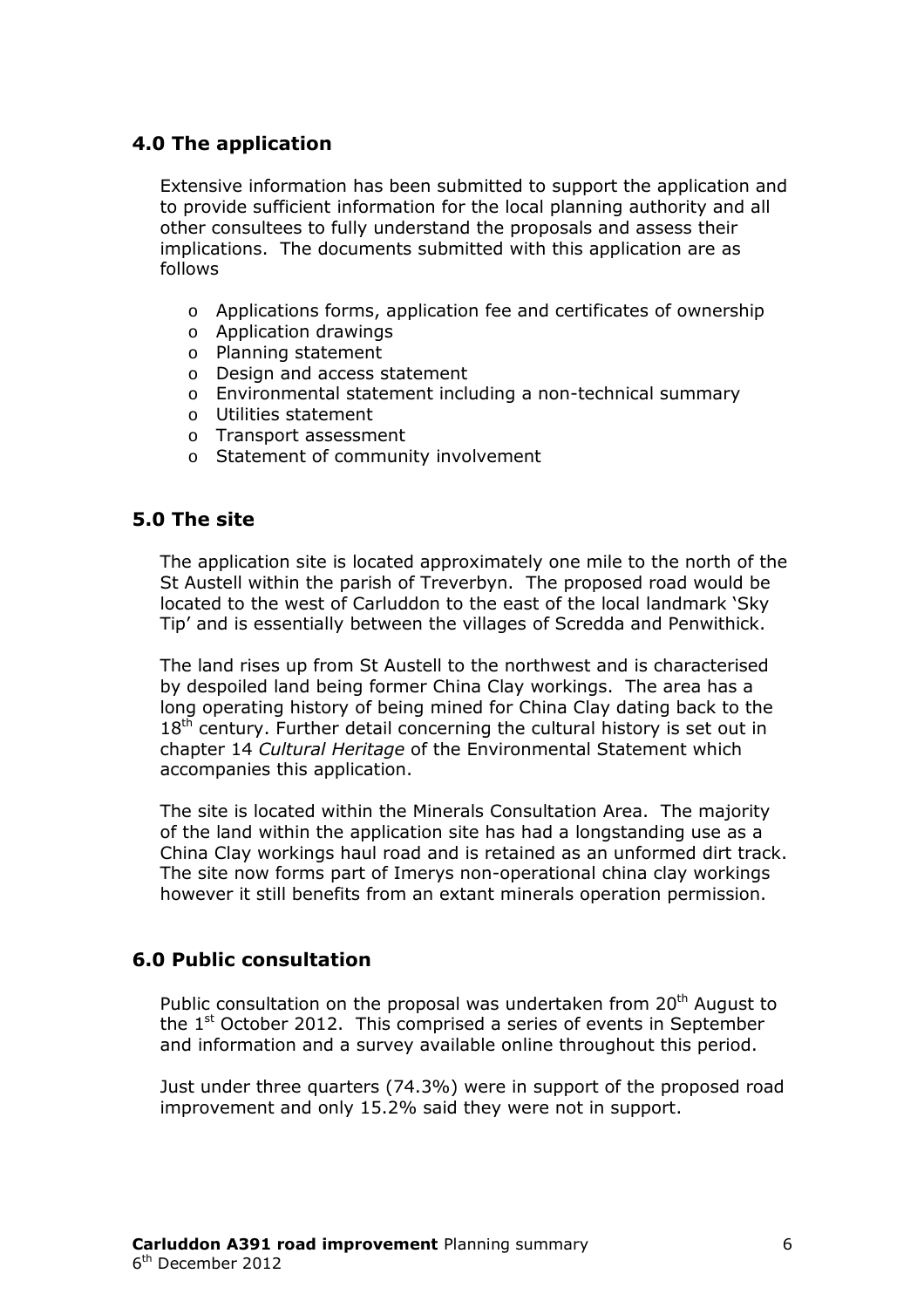

Further details concerning the public consultation can be found in the Statement of Community Involvement accompanying this application.

### **7.0 Summary of Environmental Impact Assessment**

An Environmental Impact Assessment (EIA) has been undertaken, in accordance with Schedule 2 of Town & Country Planning (Environmental Impact Assessment) (England) 2011 Regulations because of the potential for significant environmental effects.

An Environmental Statement (ES) has been prepared to report the findings and accompanies this planning application.

The ES reports on assessment undertaken, which have including the consideration of cumulative effects and their findings with regard to the following topics

- o Landscape and Visual Impact Assessment;
- o Noise and Vibration;
- o Air Quality;
- o Traffic and Transport;
- o Ground Contamination and Mining Legacy;
- o Water Quality incorporating a Flood Risk Assessment;
- o Natural Heritage;
- o Cultural Heritage; and
- o Land Use, Community and Socio economics.

In addition a Non-technical summary of the ES outlines the findings of the EIA and also accompanies this planning submission. The Carluddon A391 road improvement has taken account of the findings of these technical assessments through the design process. The findings of the EIA feeds into the assessment of the key issues set out below.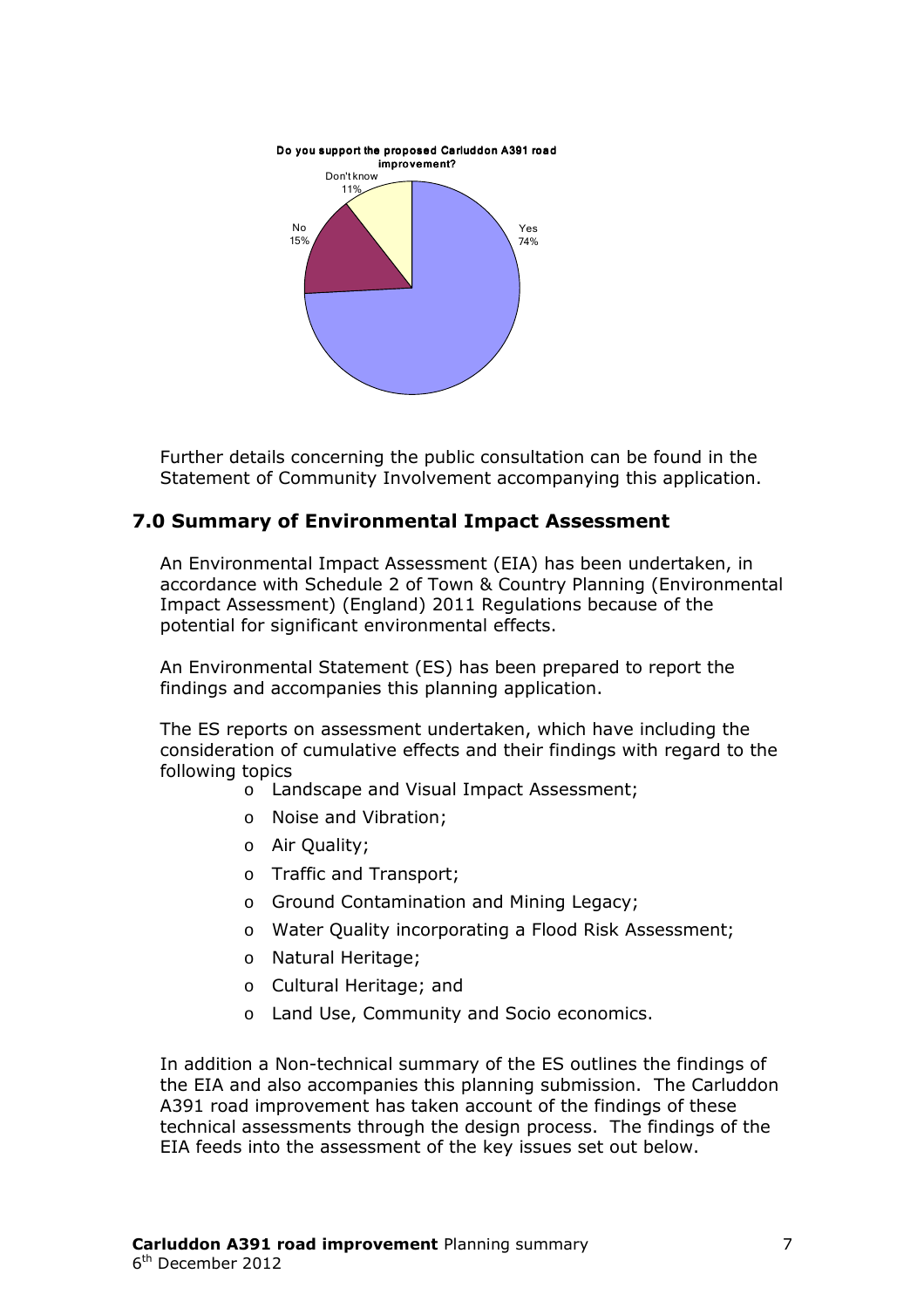Whilst the proposals will result in a number of changes to the local environment, the majority of adverse effects are not predicted to be unduly significant and there are some beneficial effects predicted.

# **8.0 Planning policy context**

All planning applications have to be judged against national, regional and local planning policy. A new Local Plan which will cover all of Cornwall in a single document is being written to replace the dated policy in the Restormel Local Plan (2001), Cornwall Structure Plan (2004) and Minerals Local Plan (1998). However, as this plan is in the early stages of development these existing policy documents, to the extent of which they are consistent with the governments new National Planning Policy Framework (NPPF), remain the relevant development plan for Cornwall. There are many relevant policies and further details can be found in the Planning Statement accompanying this application.

There are many other documents that are also material considerations to the determination of this planning application such as the St Austell, St Blazey and China Clay Area Regeneration Plan (October 2012), and the St Austell, St Blazey and Clay Area Strategic Investment Framework & Economic Strategy (Sept 2008).

Following a review of the policy documents the key considerations relevant to this development are summarised below. Further detail can be found in the planning statement and environmental statement which accompany this planning application.

#### **8.1 Principle of development including economic benefits**

The NPPF and the Cornwall Structure Plan 2004 both seek to deliver sustainable development. The provision of infrastructure contributes towards this aim. Specific reference to the A391 is made within existing local policy and therefore its improvement is supported in principle.

The proposed Carluddon A391 road improvement will deliver the first part of a much wanted improved A391 from St Austell to the A30. It will be an improvement to the strategic road network as well as providing a safe road and new routes for non motorised users.

One of the identified barriers to investment in the area is the poor road connections to the A30. By helping to address this issue the proposal will have a positive economic impact. In addition some employment opportunities will be provided through construction.

#### **8.2 Relationship to potential West Carclaze/Baal Eco-community**

The application site is located within the potential area of the West Carclaze/Baal Eco-Communities site. Whilst the proposed road improvements complement this proposal, the application is proposed on its own merits, and should therefore be assessed in this context. The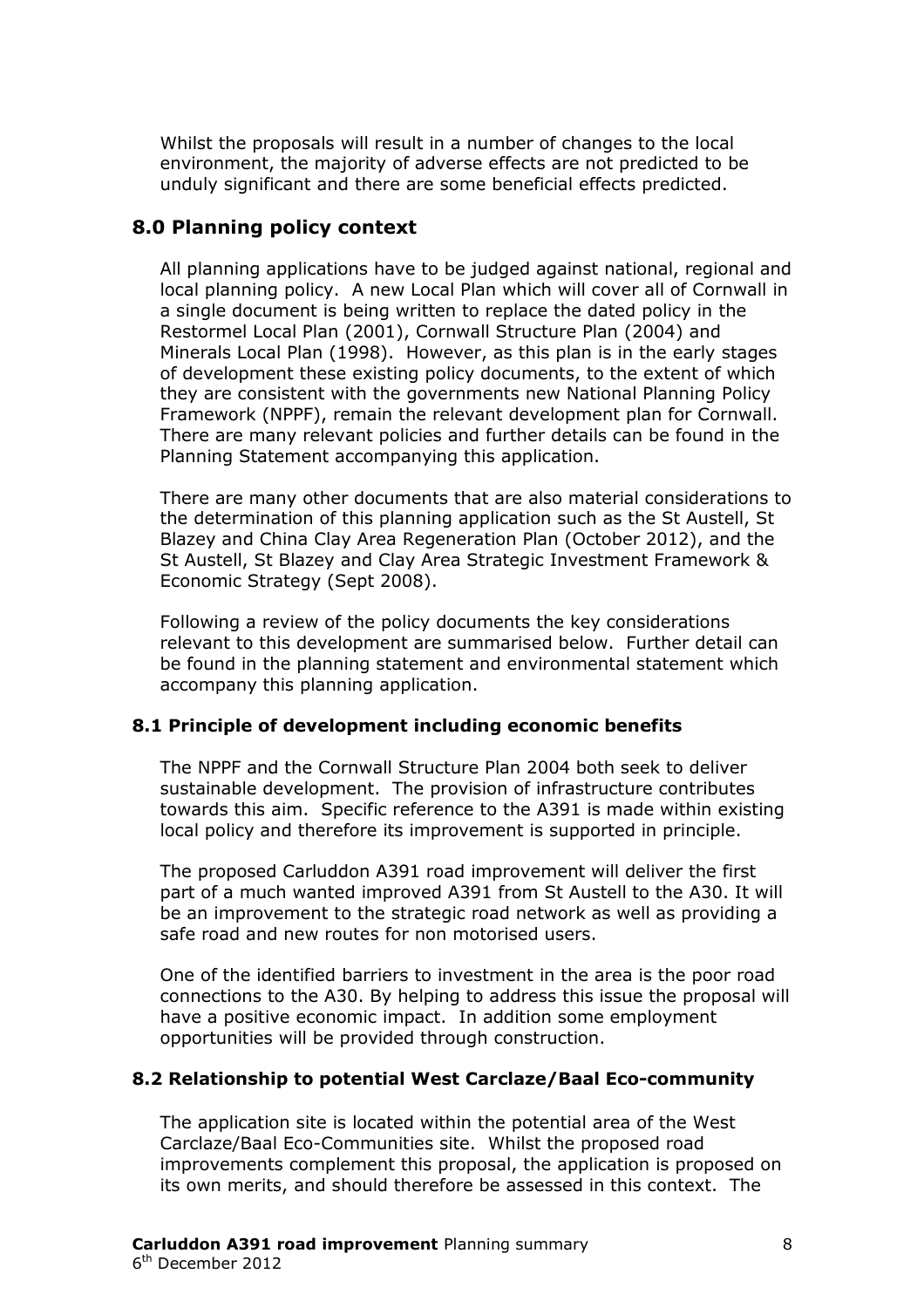delivery of the road improvement is not reliant on the delivery of any other planning proposal nor will any approval of this application mean that the Eco-community will happen.

#### **8.3 Relationship to potential technology park**

This proposal has been submitted at the same time as the proposed hybrid planning application for technology park which is located directly to the east of the application site. The Carluddon A391 road improvement has been designed so that it complements the technology park proposal.

As the applications are adjacent to each other and are being submitted concurrently by the same applicant the submitted Environmental Statement addresses the impacts of this proposal individually, in combination with the technology park and cumulatively in the area.

#### **8.4 Impact on minerals**

The application site is located on land that is currently subject to minerals planning permission for the winning and working of China Clay. The Mineral Local Plan identifies that the majority of the site is not within an area assessed as containing potential china clay reserves. The site forms part of Imerys non-operational portfolio and active China Clay mining has not taken place for some time.

In addition the Council commissioned an independent report to assess the minerals potential of the land at West Carclaze and Baal. Further details of its conclusions and a copy of this report is appended to the planning statement which accompanies this application. Based on this evidence it is not considered that the development of the site will sterilise important minerals reserves.

#### **8.5 Localism**

The localism bill is clear that the local community should be engaged in the planning and development process. It sets out requirements for developers to consult with the community however; the detailed legislation has not been enacted yet.

Public consultation has been undertaken and a full breakdown of this consultation is contained within the Statement of Community Involvement which accompanies this planning application. It is considered that the consultation that has been undertaken is sufficient to comply with this legislation should it be in place.

#### **8.6 Transport and accessibility**

The proposed road improvement can be safely accommodated into the existing highway network and it should decrease journey times from the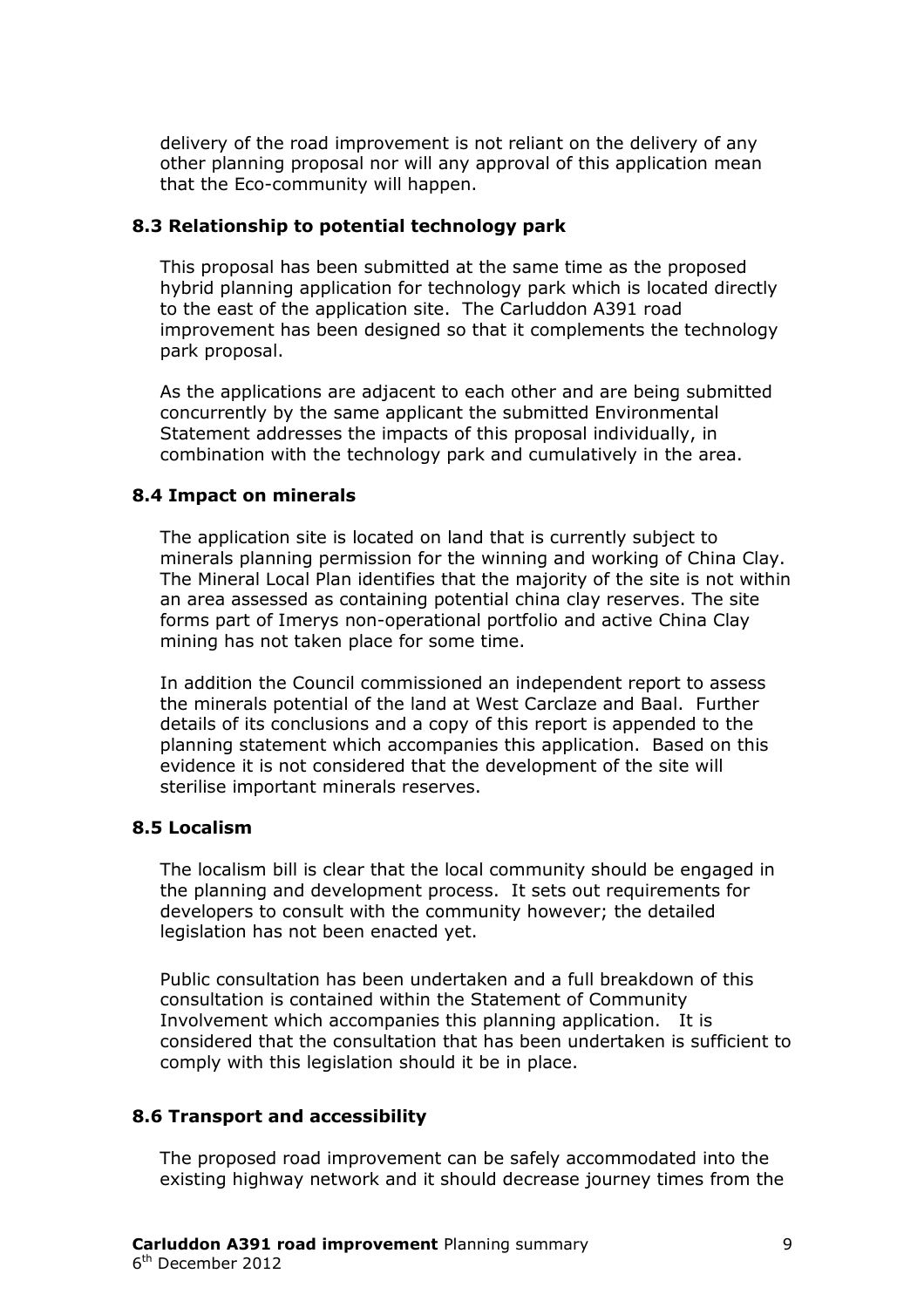A30 to St Austell. In this respect it will be an improvement to this strategic highway network which is a clear and much needed benefit of the proposal. It will provide a beneficial impact to the residential properties in Carluddon that front the existing A391 and also deter rat running through Penwithick. There will be some impact to areas that are not benefiting from the improvement particularly at Stenalees and Bugle. Therefore mitigation measures are required which will include enhanced pedestrian crossing facilities, localised road narrowing and other speed restraint measures. For further details please refer to the Transport Assessment which accompanies this application.

New non motorised routes will be provided alongside the carriageway and two new bridge crossings will be provided over the new road. An important element of designing these paths has been to attempt to provide access to all and it is considered that the proposed road improvement will provide a high level of accessibility. This will improve accessibility and safety for non motorised users between St Austell and Penwithick and for users of the Clay Trails.

#### **8.7 Design, appearance and sustainability**

China Clay mineral extraction has had a dramatic impact upon local communities, the landscape and the environment. This can still be seen today as the area is still characterised by both working and no longer used pits and tips.

Planning policy at all levels is clear that design and visual appearance are important considerations. The proposed road improvement has been designed to run as near as possible to the existing ground level and a landscaping strategy has been developed to reduce adverse effects on identified landscape and visual receptors including residential properties.

A Landscape and Visual Impact Assessment has been undertaken and detailed information can be found in chapter 7 of the ES which accompanies this application. Overall, whilst the landscape assessment identifies some adverse visual impacts it concludes that the proposed Carluddon A391 road improvement is appropriate to the setting and landscape character of the site.

The proposed scheme is positively considering its impact on the environment and is subject to a CEEQUAL assessment. CEEQUAL is a sustainability rating system for infrastructure projects which demonstrates a schemes commitment to environmental, economic and social performance. The proposed scheme is aiming to work toward the highest achievable score of an 'excellent rating' and it is currently well on its way to achieving this goal.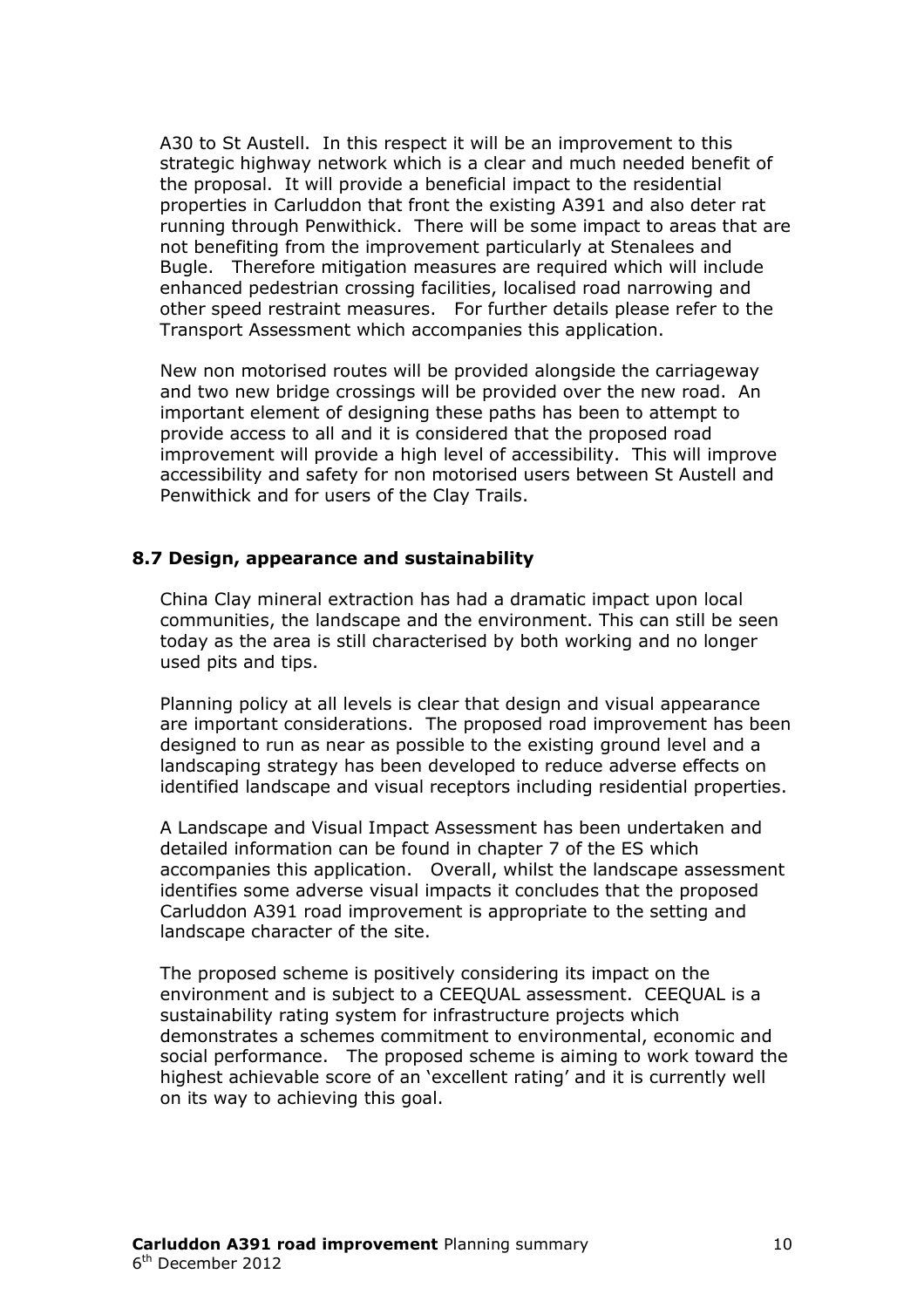#### **8.8 Impact on the environment**

Planning polices seek to conserve and enhance the character, diversity and local distinctiveness of the natural environment.

Chapter 9 *Air Quality* of the ES which accompanies this planning application shows that the proposal will not result in any significant increase in pollutants which would breach acceptable levels established in European and National legislation.

Chapter 11 *Ground Contamination and Mining Legacy* of the ES which accompanies this planning application shows that the stability of the Sky tip should not be adversely affected through construction.

Chapter 12 *Water Quality* of the ES which accompanies this planning application shows that the proposal once completed should not have an adverse impact on flooding and water quality and may represent an improvement to the existing situation.

Chapter 13 *Natural Heritage* of the ES which accompanies this planning application details the findings of habitat and species surveys undertaken. It identifies mitigation measures required to avoid or minimise the potential impacts and confirms that the proposed development will have a slight adverse effect on ecological receptors.

Chapter 14 *Cultural Heritage* of the ES which accompanies this planning application examines the known archaeological remains and built heritage items, it recommends that an archaeological recording investigation is undertaken.

#### **8.9 Impact on neighbouring occupiers**

There are residential occupiers in the locality and therefore the impact of the proposal on these occupiers must be considered. The ES that accompanies this application assesses the impacts of noise and vibration, pollution and the appearance of the proposals.

The proposal will move the A391 at Carluddon further away from the residential properties in Carluddon that front onto the existing A391 however; some residential properties will be moved closer to the proposed road. Measures such as landscaping and noise attenuation barriers are proposed to mitigate impacts. Further detail can be found in the planning statement that accompanies this planning application.

#### **9.0 Delivery**

The Council is bidding for European funding from the Convergence programme to deliver this project. Convergence is the European economic regeneration programme for Cornwall and the Isles of Scilly that runs until 2013 and requires all funded projects to be completed by 2015.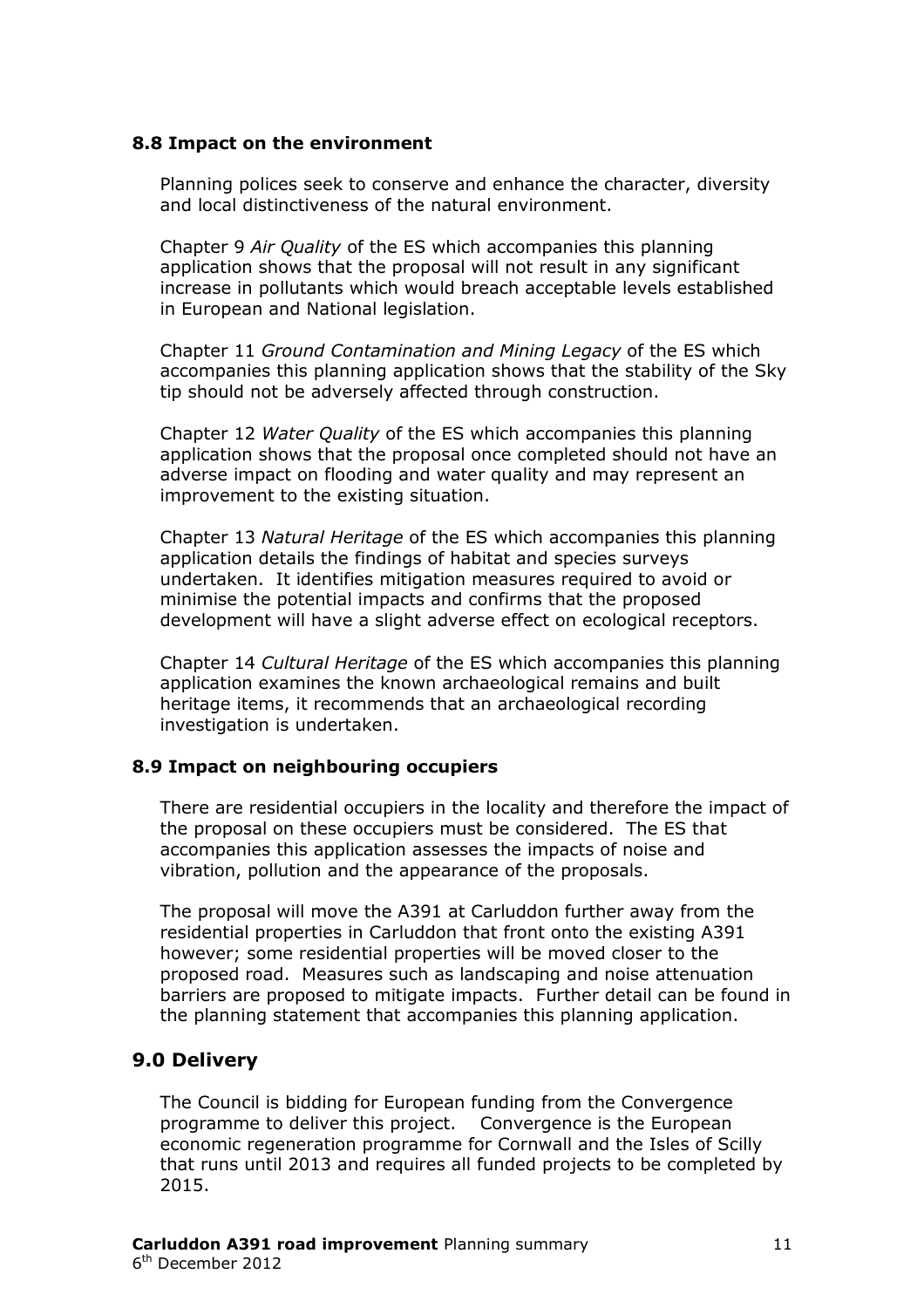The Council has submitted this planning application now because of this time limited opportunity to secure sufficient grant funding to construct this section of road. This requires a successful funding bid for European funding through the ERDF Convergence programme to supplement grant funding the Council already has from central government. Funding from other sources such as Regional Growth Fund may also be required.

A positive response to the funding bid cannot be given until a planning permission is in place. Therefore the grant of planning permission project will assist with the securing of investment into the area which is of a time limited nature.

The following table set out an indicative timetable for construction providing funding is secured.

| <b>Estimated delivery timeline</b> |                                                                                        |  |
|------------------------------------|----------------------------------------------------------------------------------------|--|
| <b>Date</b>                        | <b>What's happening</b>                                                                |  |
| December 2012                      | Planning application to be submitted by Cornwall<br>Council.                           |  |
|                                    | Funding application submitted to the European<br>Regional Development Fund (ERDF)      |  |
| March 2013                         | Indicative planning determination date and potential<br>funding secured from the ERDF. |  |
| Spring 2013                        | Tender period for main works contractor.                                               |  |
| Winter 2013                        | Work starts on the Carluddon A391 road<br>improvement.                                 |  |
| Summer 2015                        | Carluddon A391 road improvement opens.                                                 |  |

# **10.0 Conclusion**

The Carluddon A391 road improvement is a significant opportunity improve existing transport infrastructure and to bring investment into the area. In summary it will deliver the following benefits -

#### **Jobs and economic growth**

- o Improved access from St Austell to the A30 which is accepted to currently restrict economic growth in the area.
- o Construction jobs.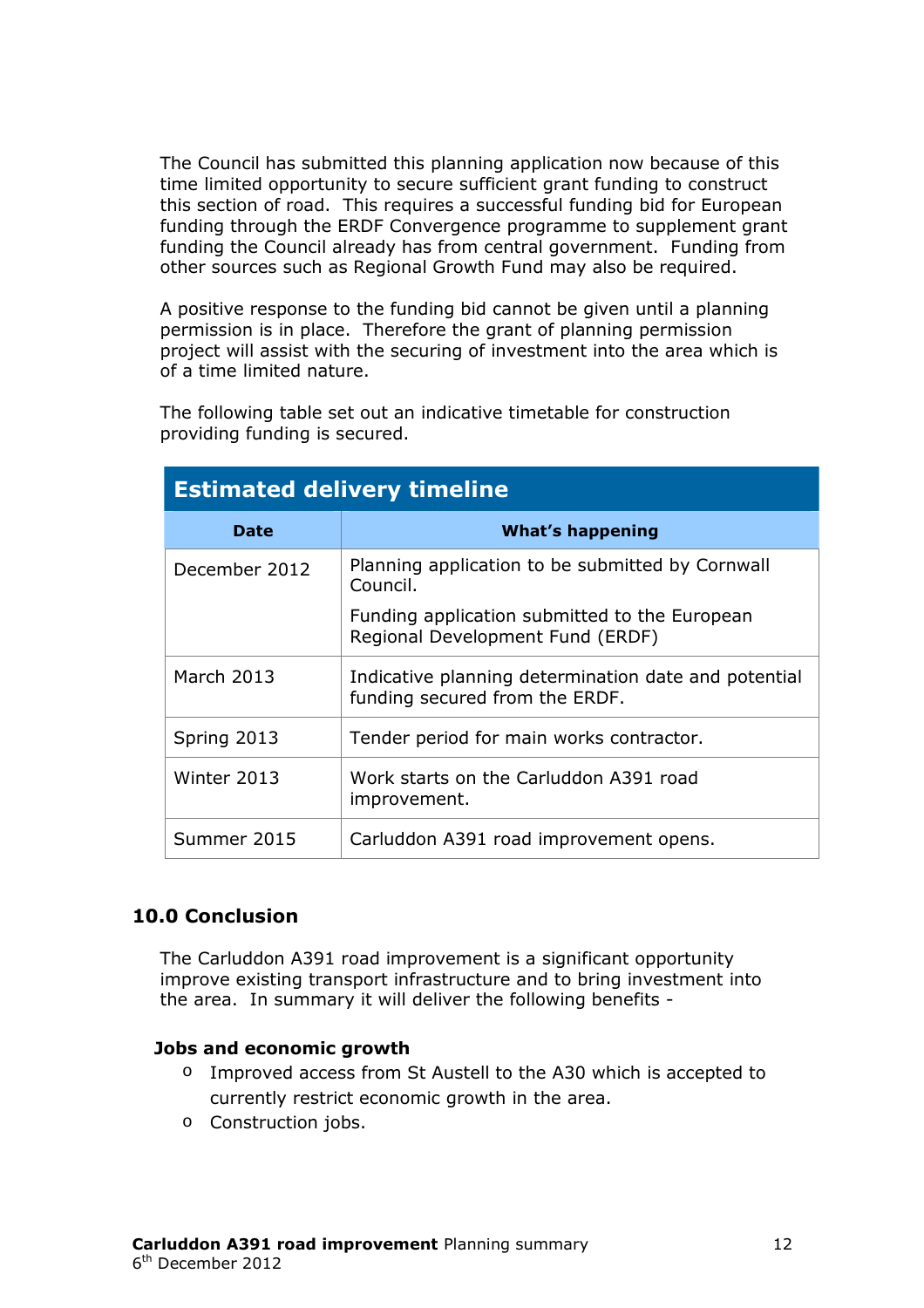#### **Better local transport links**

- o Safer, less congested road
- o Less travelling time to work
- o Safer routes to walk and cycle
- o Linking the Clay Trails with a bridge over the A391
- o Building a section of the preferred A391 route as consulted on in 2002

#### **Healthy lifestyles**

o Promote healthier lifestyles through better walking and cycling routes

#### **Environment**

- o New planting
- o Ecological stepping stones and green corridors

Overall the proposal would be an improvement to transport infrastructure in the area.

Prepared by:

#### **Louise Wood**

Principal Development Officer

Planning & Regeneration

6 December 2012